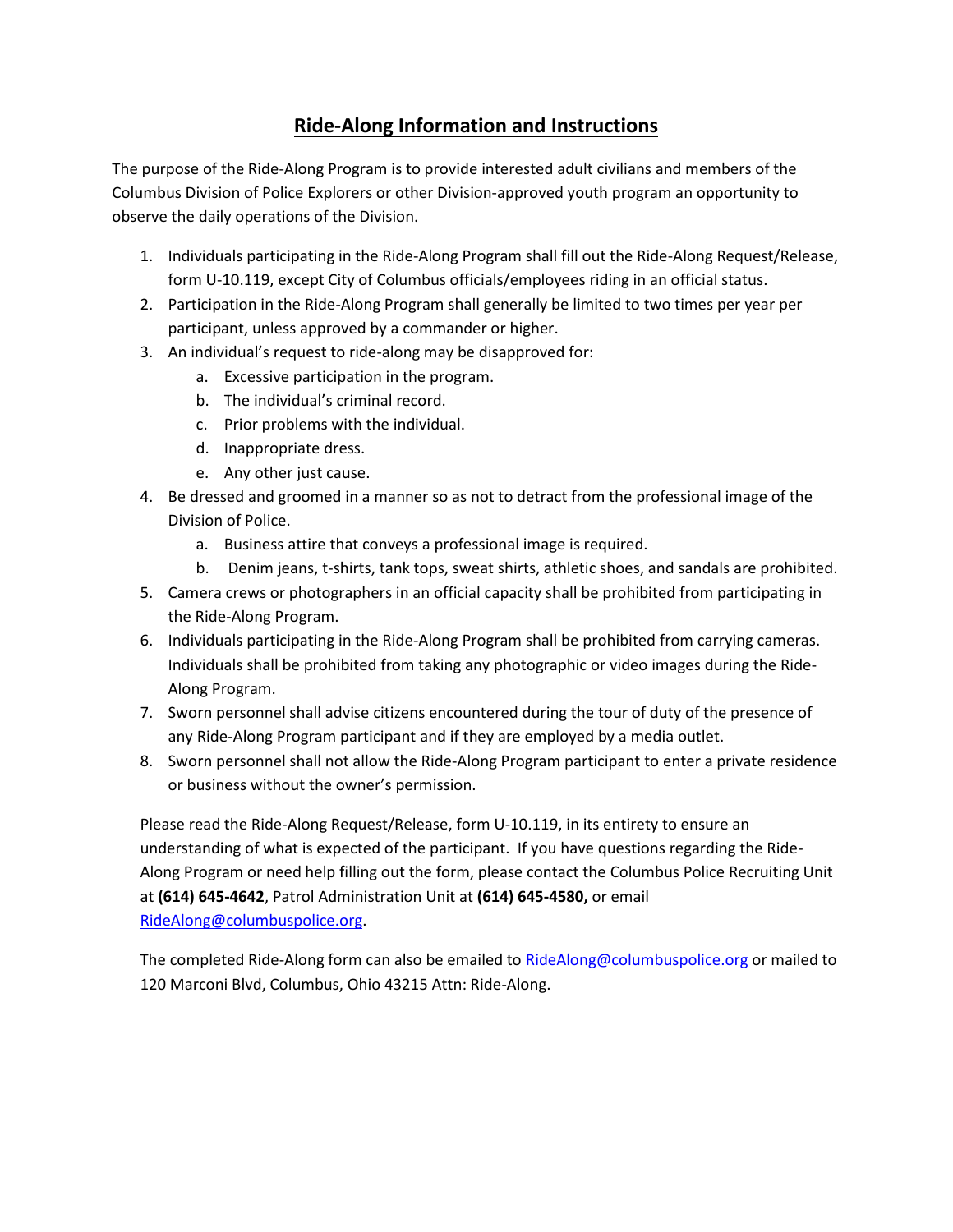## **Ride-Along Request/Release ■ Ineligible Request to Participate**

I understand permission to ride in a Columbus Division of Police vehicle is a privilege, not a right. As a condition to this privilege, I agree to:

- a. Conduct myself in a professional manner.
- b. Not interfere in the employee's performance of his/her duty.
- c. Be dressed and groomed in a manner so as not to detract from the professional image of the Division of Police.
	- Business attire that conveys a professional image is required.
	- Denim jeans, T-shirts, tank tops, sweat shirts, athletic shoes, and sandals are prohibited.
- d. Permit a criminal history record and wanted investigation to be conducted.
- e. Not take any photographic or video images or audio recordings using any device, including a cellular telephone.
- f. Cooperate in the event I am subpoenaed by the court regarding actions I may have witnessed or in which I was involved during the ride-along.
- g. Not be in possession of any firearm or other weapon unless I am a sworn law enforcement officer from another agency.

| Name                                                                                                   | (Maiden or Other)                                                                                                             |            |                                                                                                                                                                                                                                      |  |  |  |  |  |
|--------------------------------------------------------------------------------------------------------|-------------------------------------------------------------------------------------------------------------------------------|------------|--------------------------------------------------------------------------------------------------------------------------------------------------------------------------------------------------------------------------------------|--|--|--|--|--|
| Gender/Race                                                                                            | $\overline{\phantom{a}}$ DOB                                                                                                  | <b>SSN</b> |                                                                                                                                                                                                                                      |  |  |  |  |  |
| Address                                                                                                | <u> 1989 - Johann Barbara, martin amerikan basar dan basa dan basar dalam basa dalam basa dalam basa dalam basa </u>          |            |                                                                                                                                                                                                                                      |  |  |  |  |  |
| Phone # (Home/Cell) ________________________                                                           |                                                                                                                               | Occupation | <u> The Communication of the Communication of the Communication of the Communication of the Communication of the Communication of the Communication of the Communication of the Communication of the Communication of the Commun</u> |  |  |  |  |  |
| <b>Emergency Contact Name</b>                                                                          |                                                                                                                               | Phone #    |                                                                                                                                                                                                                                      |  |  |  |  |  |
| Preferences Precinct                                                                                   | Officer<br>Cruiser                                                                                                            | Shift      | Date                                                                                                                                                                                                                                 |  |  |  |  |  |
| Reason for Request                                                                                     |                                                                                                                               |            |                                                                                                                                                                                                                                      |  |  |  |  |  |
|                                                                                                        | CPD Police Applicant $\Box$ Yes $\Box$ No Previous Ride-Alongs $\Box$ Yes $\Box$ No                                           |            |                                                                                                                                                                                                                                      |  |  |  |  |  |
| Prior Arrest(s)                                                                                        | <b>Charge(s)</b>                                                                                                              |            |                                                                                                                                                                                                                                      |  |  |  |  |  |
|                                                                                                        |                                                                                                                               | Date(s)    | Location(s)-City/State                                                                                                                                                                                                               |  |  |  |  |  |
|                                                                                                        | All Information provided in this form is true and accurate to the best of my knowledge.                                       |            |                                                                                                                                                                                                                                      |  |  |  |  |  |
|                                                                                                        | Participant's Signature                                                                                                       |            |                                                                                                                                                                                                                                      |  |  |  |  |  |
| <b>Required Background Checks</b>                                                                      |                                                                                                                               |            |                                                                                                                                                                                                                                      |  |  |  |  |  |
| Completed by: Completed by:                                                                            |                                                                                                                               |            |                                                                                                                                                                                                                                      |  |  |  |  |  |
|                                                                                                        | Badge/IBM<br>Name                                                                                                             | Assignment | Date                                                                                                                                                                                                                                 |  |  |  |  |  |
| Burroughs-Wants & Warrants                                                                             |                                                                                                                               | Comments:  |                                                                                                                                                                                                                                      |  |  |  |  |  |
| <b>LEADS</b><br><b>Electronic Reporting System</b>                                                     |                                                                                                                               |            |                                                                                                                                                                                                                                      |  |  |  |  |  |
| Courtview                                                                                              |                                                                                                                               |            |                                                                                                                                                                                                                                      |  |  |  |  |  |
| <b>Common Pleas</b>                                                                                    |                                                                                                                               |            |                                                                                                                                                                                                                                      |  |  |  |  |  |
| <b>MugShots</b>                                                                                        |                                                                                                                               |            |                                                                                                                                                                                                                                      |  |  |  |  |  |
| <b>BCI-CCH</b><br>Verified by PRT#:                                                                    | $\Box$ Record<br>$\Box$ No Record                                                                                             |            |                                                                                                                                                                                                                                      |  |  |  |  |  |
| <b>Administrative Supervisor Checks</b>                                                                |                                                                                                                               |            |                                                                                                                                                                                                                                      |  |  |  |  |  |
| No Ride-Along List                                                                                     |                                                                                                                               |            |                                                                                                                                                                                                                                      |  |  |  |  |  |
|                                                                                                        | Two ride-alongs already completed during calendar year<br>*Bureau commander's approval for deviation from two rides per year: |            |                                                                                                                                                                                                                                      |  |  |  |  |  |
| $\Box$ Unusual past occurrences                                                                        |                                                                                                                               |            |                                                                                                                                                                                                                                      |  |  |  |  |  |
| Current Request: □ Approved                                                                            | Denied                                                                                                                        |            |                                                                                                                                                                                                                                      |  |  |  |  |  |
|                                                                                                        |                                                                                                                               |            |                                                                                                                                                                                                                                      |  |  |  |  |  |
|                                                                                                        | Patrol Administration/Precinct Sergeant Signature                                                                             | <b>IBM</b> | Date                                                                                                                                                                                                                                 |  |  |  |  |  |
| This form is to be scanned and saved to the appropriate Patrol S: \Admin_Patrol\Ride-Along Logs folder |                                                                                                                               |            |                                                                                                                                                                                                                                      |  |  |  |  |  |
|                                                                                                        | upon completion of the Ride-Along Program.                                                                                    |            |                                                                                                                                                                                                                                      |  |  |  |  |  |